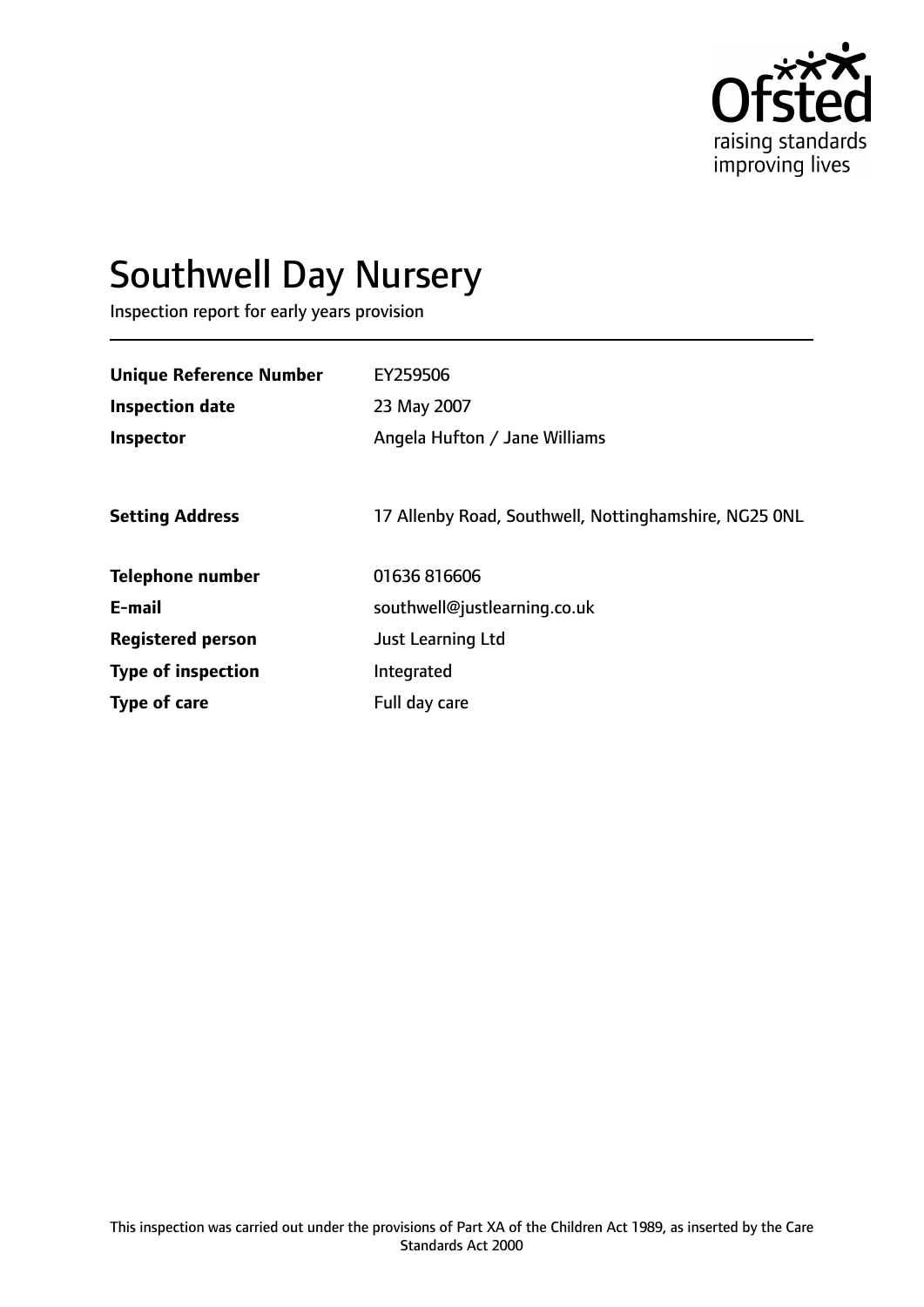#### **ABOUT THIS INSPECTION**

The purpose of this inspection is to assure government, parents and the public of the quality of childcare and, if applicable, of nursery education. The inspection was carried out under Part XA Children Act 1989 as introduced by the Care Standards Act 2000 and, where nursery education is provided, under Schedule 26 of the School Standards and Framework Act 1998.

This report details the main strengths and any areas for improvement identified during the inspection. The judgements included in the report are made in relation to the outcomes for children set out in the Children Act 2004; the National Standards for under 8s day care and childminding; and, where nursery education is provided, the *Curriculum guidance for the foundation stage.*

The report includes information on any complaints about the childcare provision which Ofsted has received since the last inspection or registration or 1 April 2004 whichever is the later.

# **The key inspection judgements and what they mean**

*Outstanding: this aspect of the provision is of exceptionally high quality Good: this aspect of the provision is strong Satisfactory: this aspect of the provision is sound Inadequate: this aspect of the provision is not good enough*

For more information about early years inspections, please see the booklet *Are you ready for your inspection?* which is available from Ofsted's website: *www.ofsted.gov.uk.*

# **THE QUALITY AND STANDARDS OF THE CARE AND NURSERY EDUCATION**

On the basis of the evidence collected on this inspection:

The quality and standards of the care are satisfactory. The registered person meets the National Standards for under 8s day care and childminding.

The quality and standards of the nursery education are satisfactory.

# **WHAT SORT OF SETTING IS IT?**

Southwell Day Nursery is part of Just Learning Ltd. The nursery opened in 1996, but was taken over by the present owners in 2003. It operates from a purpose built building, which is situated in the town of Southwell, Nottinghamshire. A maximum of 36 children may attend the nursery at any one time. The nursery is open each weekday from 07:30 to 18:00 for 52 weeks of the year, closing for main bank holidays only. All children share access to a secure enclosed outdoor play area.

There are currently 67 children from 12 weeks to four years on roll. Of these 17 children receive funding for nursery education. Children come from a wide catchment area.

The nursery employs 10 staff. Seven of the staff, including the manager hold appropriate early years qualifications. Three staff are working towards a qualification. The nursery is a member of the Pre-School Learning Alliance, and receives support from the Nottinghamshire Early Years Development and Childcare Partnership. The nursery was awarded the Pre-School Learning Alliance accreditation in 2002.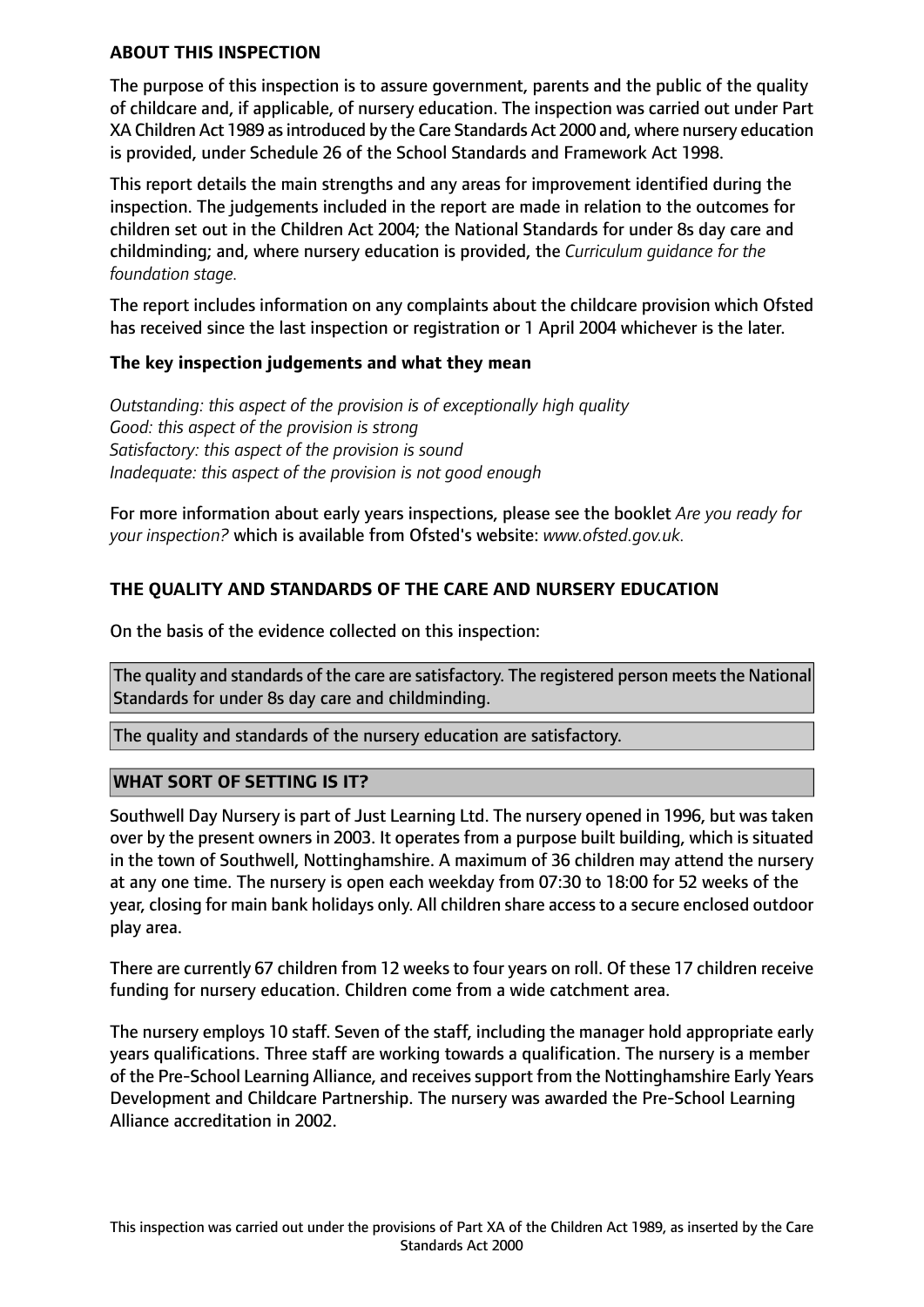#### **Helping children to be healthy**

The provision is satisfactory.

Children are cared for in a clean environment where they begin to learn about the importance of good hygiene for their health. Older children know why they need to wash their hands because of germs. Children that are ill receive suitable care; procedures for administering medication are satisfactory and mostly ensure the correct treatment is given. Children have appropriate care in the event of accidents because most staff hold a first aid qualification. Recording systems are in place to share with parents accidents that have occurred, however on occasion these are not sufficiently detailed and staff do not ensure records are completed for children arriving with existing injuries. As a result children's ongoing health needs are not fully promoted. Staff are vigilant in following hygiene procedures such as using gloves and aprons when changing babies or wearing hats when serving food.

Children enjoy meals and snacks that are freshly prepared and nutritious. They access some healthy snacks, such as a variety of fruit and begin to understand about healthy choices. Children receive regular drinks to ensure they are not thirsty. Meal times are social occasions; staff sit and eat with children and babies, supporting their understanding of appropriate behaviour. Children have ample opportunities to be active and develop an understanding of exercise and physical activity for their health. They use a very wide range of outdoor equipment, including a parachute and slides.

Nursery education children enjoy a variety of activities to support their physical development. They enjoy playing outdoors, freely choosing from a range of toys and equipment. Their climbing and balancing skills are developed as they have fun going down the slide, stepping across mats and balancing on a bench. They explore different ways of moving across the bench. Space hoppers provide opportunities for children to practise balance and to exert themselves as they move around the garden. They learn to steer and manoeuvre as they play on tricycles. When playing with play dough children use a variety of tools such as shape cutters, plastic knives and rolling pins and are able to develop coordination skills.

# **Protecting children from harm or neglect and helping them stay safe**

The provision is satisfactory.

Children are cared for in premises that are warm, welcoming and mostly safe. Suitable arrangements, such as risk assessments are completed. However, not all hazards have been clearly identified, such as items in the staff room, trailing wires and stored materials in the garden. A sandpit that is broken has been cordoned off to prevent children's access and cupboards in the baby room have new locks, however, these measures are ineffective and still pose a risk. Children's welfare is promoted in the event of child protection concerns as staff have a good understanding of possible signs and appropriate procedures to follow. This is supported by a detailed policy and regular training.

Children use a wide range of safe, good quality, and developmentally-appropriate resources. Low tables and chairs and other suitable equipment ensure that all children can sit, eat and play safely. Children can choose resources easily from the drawer units in the pre-school room and older children know how to use equipment such as scissors safely. Circle time is often used effectively to talk with the children about safety. Most older children can explain that running in the nursery causes accidents. There are appropriate arrangements in place to manage any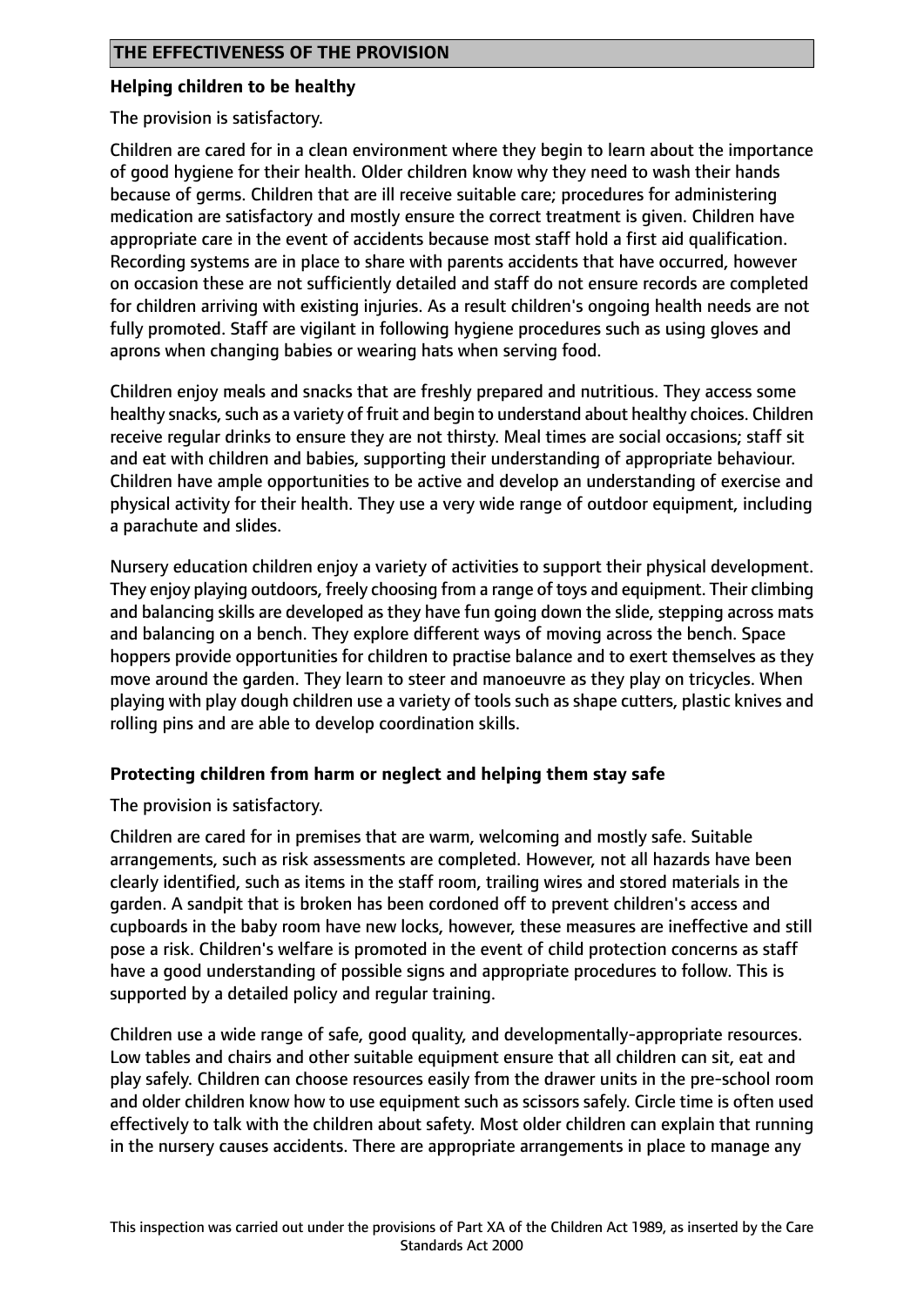accidents, which includes procedures for keeping parents informed so that children are well cared for. Security is good. External exits are kept locked and procedures are in place to ensure unwanted visitors do not gain access to the nursery or present a risk to the children.

# **Helping children achieve well and enjoy what they do**

The provision is satisfactory.

Children of all ages are contented and settled within the nursery. Mobile children are confident in moving freely around their designated play areas, although this is limited at times due to organisation of the space. Baby room staff spend time directly with children, talking with them, having fun such as tickling them and helping them to feel secure. Pre-school children are relaxed in their dealings with others and form good relationships with their peers and staff. They invite others to join in their play and freely talk to staff, particularly during meal times. Staff effectively use these opportunities to develop children's language and counting skill, such as counting how many plates they are putting out. Toddler room children are mostly happy and make some independent choices in their play, but at times there are limited opportunities for them to continue their play as this is interrupted by routines, such as going for drinks at set times.

Children take part in a broad range of activities that are generally suited to their age and stage of development. This includes sensory play and regular opportunities for activities in the garden. Most children participate readily in the activities offered and are generally occupied and busy in their play. They have good levels of confidence and self-esteem supported through praise and encouragement from staff. Young children particularly enjoy signing sessions and confidently join in familiar songs effectively encouraged by staff, a favourite being 'five little monkeys'.

The quality of teaching and learning is satisfactory. Children are happy in the environment and are able to take part in a variety of activities. In the main they are engaged in the play and learning opportunities provided. Children are valued by staff who take time to talk and listen to them. Children play well together and are learning the importance of sharing. Snack time provides opportunities for children to socialise and to learn independence as they pour their own drinks. Children's independence is further promoted as they move freely from outdoor activities to indoor activities. Most children are able to confidently choose from the range of activities provided, however rules regarding the number of children playing in different areas mean some children rely on support from staff when making those choices. Children are able to access a variety of resources and are becoming more confident in doing so.

Children's language skills are suitably developed through listening to stories, sharing books and chatting to one another and to staff. They are able to spend time in the book corner where there are a range of books to choose from. Children freely access writing materials and are encouraged to write their own names. They enjoy writing, making marks and drawing pictures. Painting with water outdoors supports children in developing useful coordination skills for writing. Children have satisfactory mathematical opportunities. They have fun singing counting songs including songs that support their understanding of addition and subtraction. Resources such as picture dominoes help children with counting and matching. Children are able to recognise a variety of shapes and have fun playing a game of hiding the shape in play dough and asking each other which shape is hidden. However, activities are not always fully developed to ensure children are sufficiently challenged or their skills extended.

Children have generally good opportunitiesto gain knowledge and understanding of the world. They learn about different materials as they roll out pastry and enjoy exploring sand and water. Through different themes they are able to discover and learn about nature. They learn about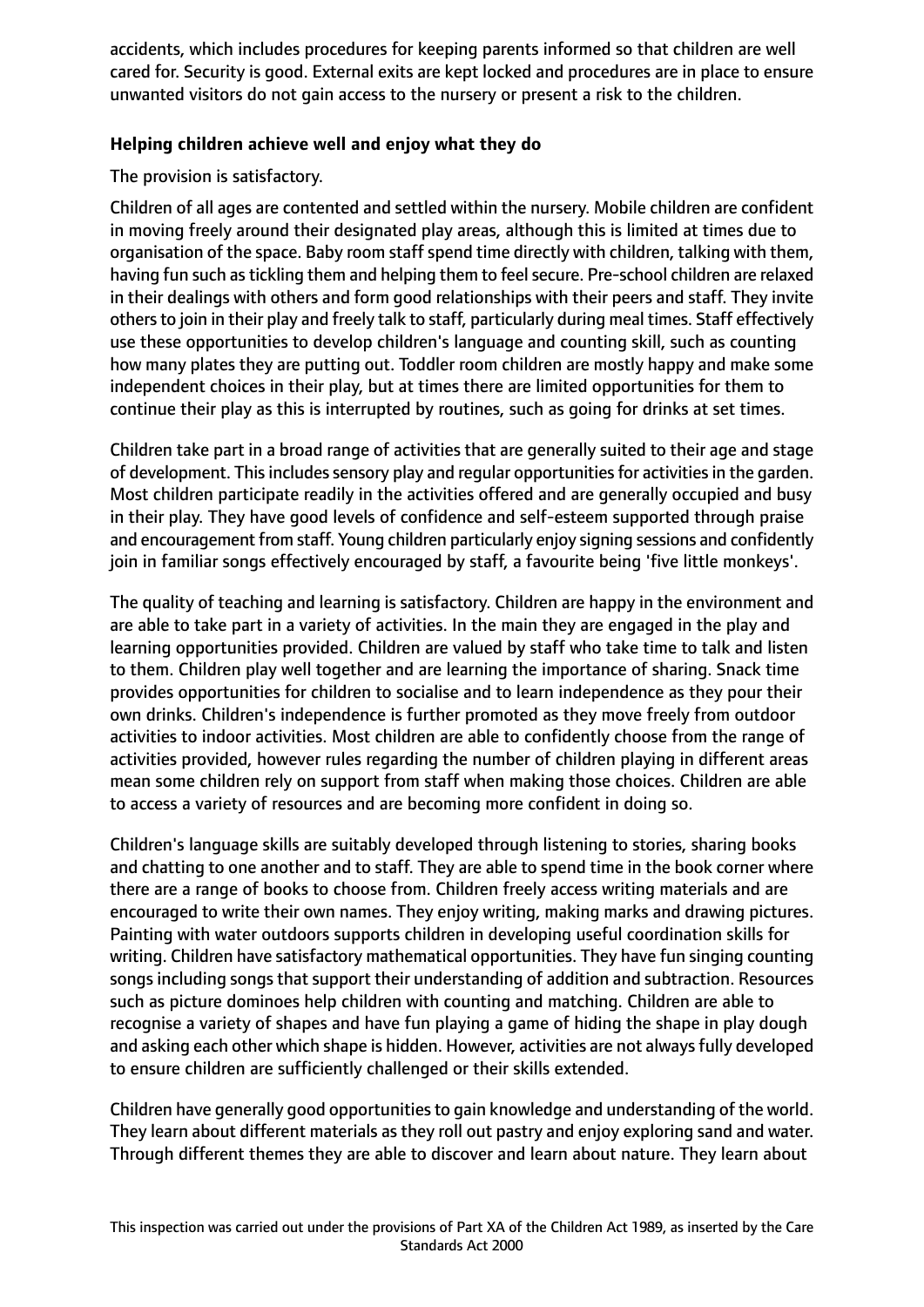the life cycle of a caterpillar and have fun using magnifying glasses to look for caterpillars in the garden. Music is played outside and children are encouraged to move like a butterfly. Through planting seeds in the garden children have opportunities to observe how things grow. Children freely access the computer and they enjoy using a variety of programmes. Children's creativity and imagination is supported through a range of activities. They delight in listening and creating their own music. They have fun singing along to familiar songs and playing instruments. Access to a painting easel means they are able to create their own pictures. Children have some opportunities to create their own models from junk and a selection of materials.

Staff have a sound understanding of the Foundation Stage. Planning covers most areas of learning and children are able to enjoy the activities provided. Observations of children and assessments are carried out and generally show children's stages of development. However, observations are not consistently recorded effectively to ensure useful information on children's development is noted. Staff are beginning to use assessments in planning. However, they are not used fully to identify and plan the next stages in children's learning ensuring that their skills are sufficiently challenged.

# **Helping children make a positive contribution**

The provision is satisfactory.

All children are welcomed into the setting. Staff know the children well and are aware of each child's individual care needs. Babies' routines are flexible to meet their individual sleep and feeding patterns. Older children follow established daily routines, such as sitting together for drinks or meals, and begin to understand how to act in group activities. Children with learning difficulties and/or disabilities are welcomed at the setting and a detailed policy helps to ensure their needs are met.

Children enjoy some opportunities to develop their understanding of the wider world. For example, through jigsaws of other cultures, looking at festivals or reading books. They access a basic range of resources to support this, including a selection of dolls. Children behave well and their good behaviour is suitably promoted. They are encouraged to share resources and take turns, and are learning to take responsibility for their own actions. Parents are fully involved in the care of their child and speak very highly of the staff and the care provided.

Children accessing nursery education behave well and are learning to think of others when sharing toys. They cooperate, play well together, are polite and show respect to staff and one other. Their confidence and self-esteem is promoted because they are valued by staff. Children's spiritual, moral, social and cultural development is fostered.

Partnership with parents and carers is satisfactory. Parents receive information about the setting and activities through regular newsletters. Through informal daily chats they are able to share information about their children. Parents learn about their children's development through written reports and have an opportunity to discuss the reports on parents' evening. Children's assessment profiles are kept in children's named trays so that parents can freely access the information.

# **Organisation**

The organisation is satisfactory.

Children receive good levels of support and supervision to help them feel settled and confident in the setting. Each child has a key worker enabling them to build secure relationships, with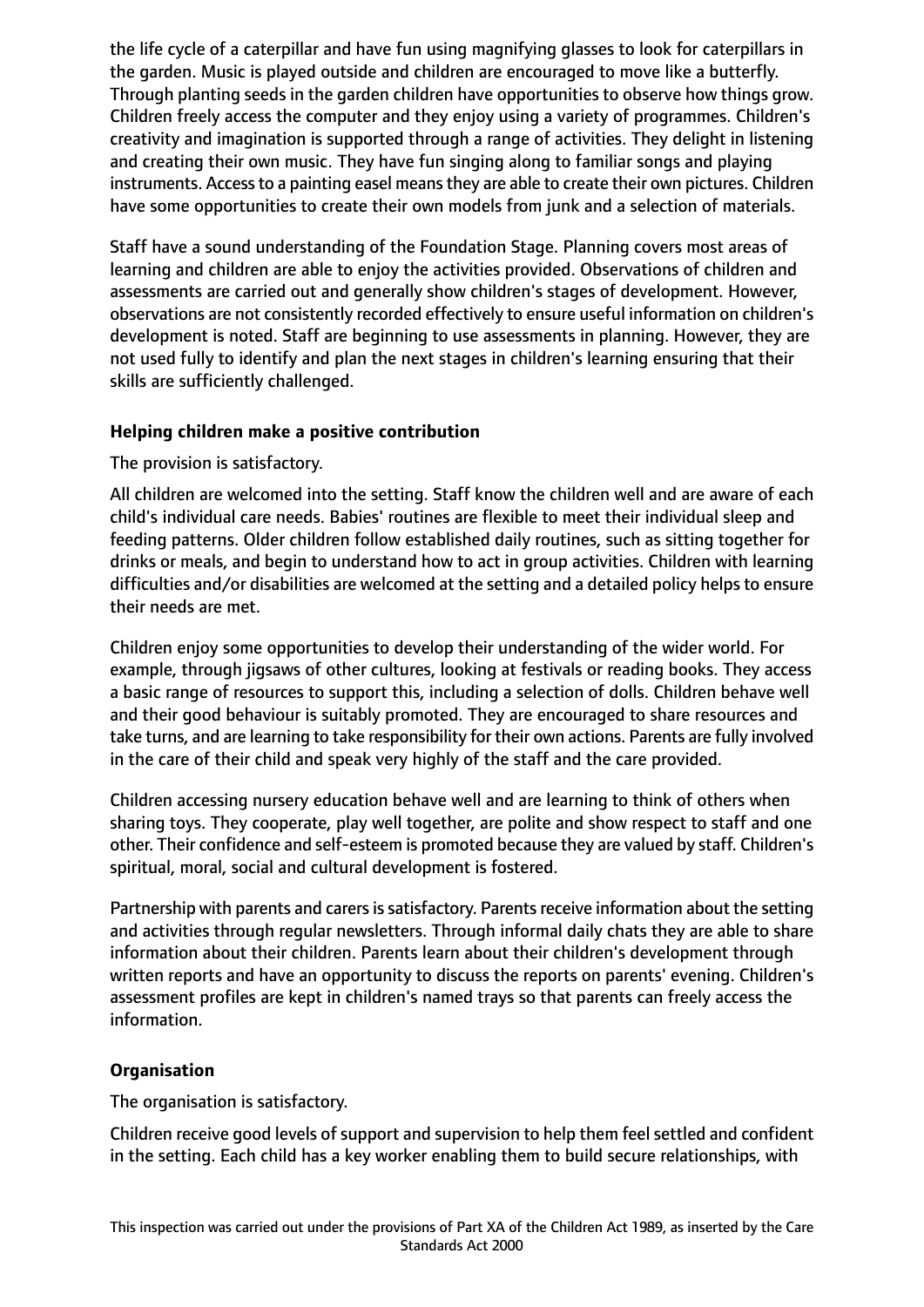staff working well as a team. Children have their individual care needs appropriately met because staff know the children well, with staff aware of each child's preferences. Babies free movement in the setting is limited and toddlers have less access to resources to make independent choices than children in the pre-school.

Children benefit through staff regularly accessing training to enable them to improve the care offered. They receive appropriate care from new staff because effective induction procedures are in place. Children are well protected from unvetted persons. All staff changes are notified as required and checks carried out. Children's care is promoted through the appropriate use of policies, procedures and record keeping. All records are in place and contain appropriate details.

The leadership and management of nursery education is satisfactory. The manager and staff are committed to developing and improving the care and education of children. Staff attend training to develop their knowledge and understanding of the Foundation Stage. Regular appraisals ensure that training is identified and staff are supported. Systems for monitoring and evaluating the quality of teaching and learning are in place and are beginning to be used to identify areas for improvement and development.

Overall children's needs are met.

# **Improvements since the last inspection**

At the last inspection the setting were required to complete four actions in relation to care.

The setting has addressed registration systems and these now meet regulatory requirements and demonstrate which adults are caring for which children. Procedures for supporting children with learning difficulties and/or disabilities are in place and records are accurately maintained to ensure all staff are aware of specific needs. This now ensures children with learning difficulties and/or disabilities are fully supported and they make progress in their development.

Children now have more free choice of activities and are beginning to make independent choices from the activities on offer. These are generally appropriate for their level. Whilst staff have attended training and now have a sound knowledge of the 'Birth to three matters' framework and ways to support young children's activities, this is at an early stage. Assessments and observations are being carried out in line with the 'Birth to three matters' framework, however, these are not yet sufficiently detailed, carried out frequently enough or effectively linked to planning to ensure each child's progress is maximised. This has therefore been carried forward for continued improvement.

The setting was required to ensure that space and resources are effectively organised to meet children's needs and ensure monitoring systems for staff effectively support them in their roles. The staff have attended training and most are now confident in their roles and how to support young children's learning. Whilst space has been re-organised and children generally have the opportunity to make independent choices this has not been fully effective and has not been evaluated to ensure it meets all children's needs. For example, use of the staff room for small group activities is inappropriate; the space available to babies is not sufficient to ensure they are able to practise their walking and mobility skills and restriction of the numbers of children at activities in the pre-school room does not fully support their independent choices. In addition the space in the toddler room is not used sufficiently well to ensure a wider range of activities are readily available and children are able to rest and relax as they choose. These issues have therefore been carried forward for further development.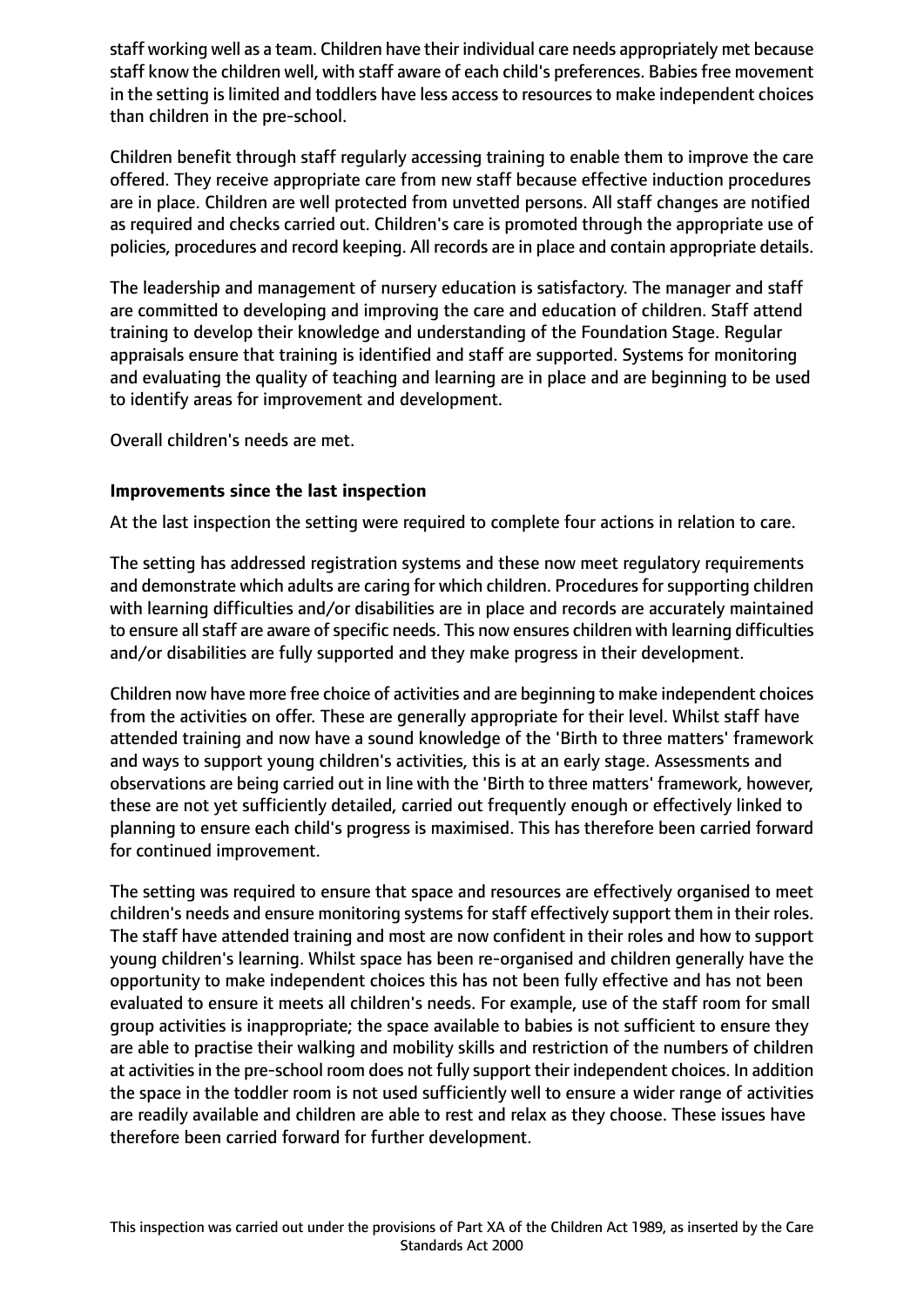At the last inspection four actions were required with regard to nursery education.

The first action was to improve systems for monitoring the quality of the nursery education. Systems have improved and are beginning to be used to identify areas for development and improvement. However, these are not yet fully effective in all areas and therefore has been carried forward as a recommendation. The second action was to ensure children are sufficiently supported and able to participate effectively during whole group activities. This has been addressed. Staff are effectively deployed and group activities organised so children are able to benefit from the learning opportunities. The third action was to develop staff's ability to plan the Foundation Stage curriculum and use assessment to identify and plan the next stages in children's learning. Staff have attended training, demonstrate a sound knowledge of the Foundation Stage and planning covers most areas of learning. Staff carry out observations and are beginning to use assessments in planning. However this is not yet always effective in ensuring children's skills are challenged and extended and therefore has been carried forward as a recommendation. The final action required the setting to improve planning of activities and play resources to enable children to move freely between activities, select equipment and make independent choices. Reorganisation of the room and the equipment and a review of routine has meant that children now have satisfactory opportunities to access resources and make independent choices about their play and learning. Overall outcomes for children accessing nursery education have improved.

# **Complaints since the last inspection**

Since the last inspection there have been no complaints made to Ofsted that required the provider or Ofsted to take any action in order to meet the National Standards.

The provider is required to keep a record of complaints made by parents, which they can see on request. The complaints record may contain complaints other than those made to Ofsted.

# **THE QUALITY AND STANDARDS OF THE CARE AND NURSERY EDUCATION**

On the basis of the evidence collected on this inspection:

The quality and standards of the care are satisfactory. The registered person meets the National Standards for under 8s day care and childminding.

The quality and standards of the nursery education are satisfactory.

# **WHAT MUST BE DONE TO SECURE FUTURE IMPROVEMENT?**

# **The quality and standards of the care**

To improve the quality and standards of care further the registered person should take account of the following recommendation(s):

- •improve the systems for recording accidents, medication and children arriving with existing injuries
- •take positive steps to promote safety through more effective use of risk assessments to clearly identify all hazards and the potential risks to children, with particular reference to trailing wires, cupboards in the baby room, the damaged sandpit area and parts of the garden used for storage of damaged equipment